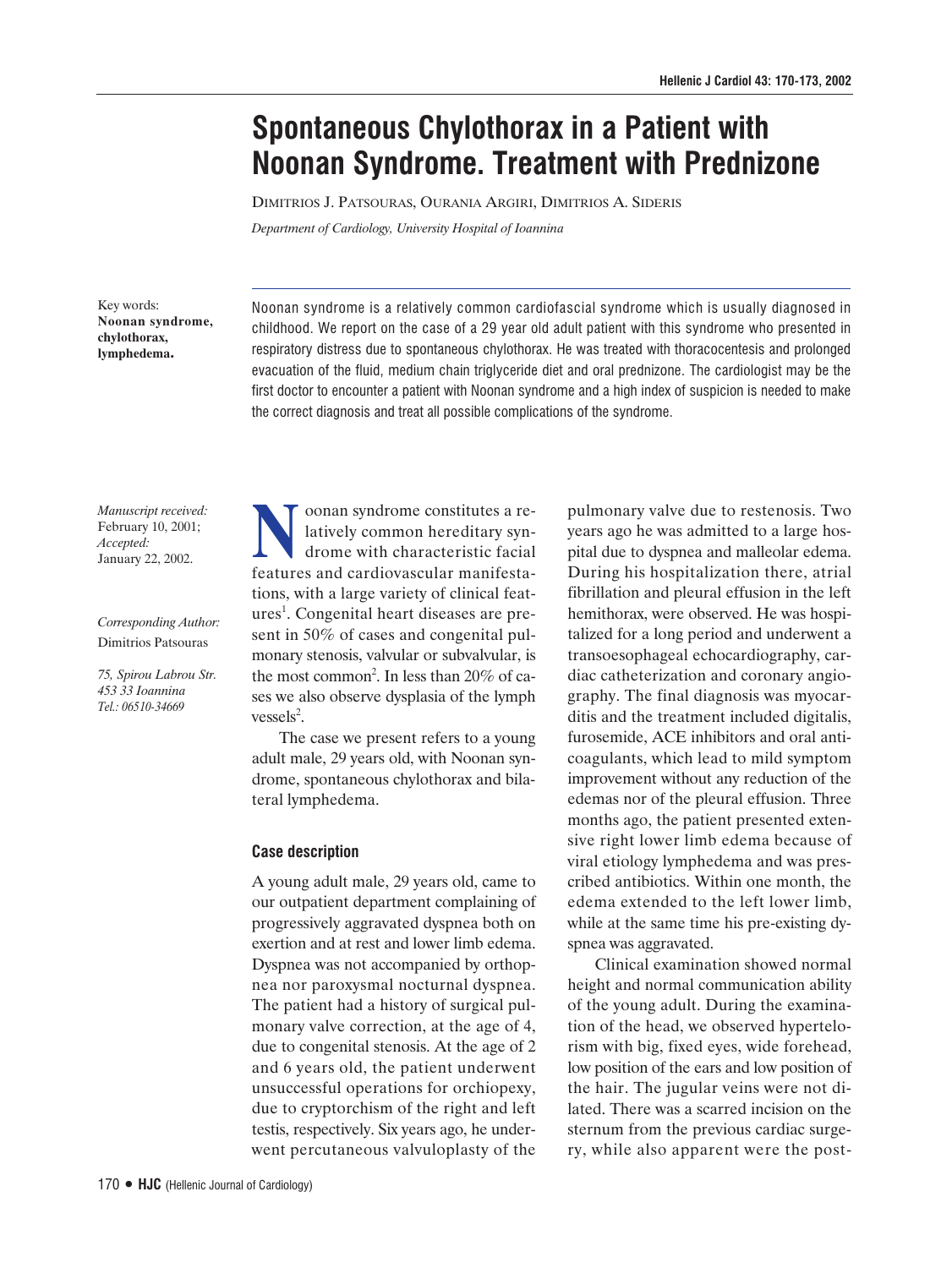



**Figure 1.** Posteroanterior chest roentgenogram on admission showing large left pleural effusion and a small right one. Increased interstitial markings at the right lower lobe represent pulmonary lymphangiectasia.

Figure 2. Posteroanterior chest roentgenogram after thoracocentesis and catheter drainage.

operative scars bilaterally above the inguinal canals. Giant edemas were observed in the lower limbs, originating from the buttocks without presenting pits upon pressure. Arterial pressure was 105/80 mmHg and breathing rate 28/minute. Lung auscultation revealed dull sounds on the lower 2/3 of the left hemithorax accompanied by absence of the vesicular murmur. Heart auscultation showed arrhythmic tones with normal intensity and timbre with a 2/6 systolic and diastolic murmur at the auscultation site of the pulmonary valve. The electrocardiogram showed atrial fibrillation with 90 heart beats/min. and a morphology of incomplete right bundle branch block. Chest X-rays showed large pleural effusion on the left with displacement of the trachea and the mediastinum to the right, small pleural effusion on the right and increased interstitial markings at the lower lobe of the right lung, compatible with lymphangiectasias (Figure 1). The trans-thoracic echocardiography showed a left ventricle with normal dimensions and wall thickness and hyper-contractility. Thickened mitral and aortic valves were also observed with mild regurgitations. The pulmonary valve was intensely echogenic, without satisfactory imaging. Continuous Doppler examination revealed mild valve stenosis with maximum pressure gradient 28 mmHg while color Doppler scan showed valve regurgitation. We were not able to record tricuspid valve regurgitation. The right ventricle presented mild dilation with paradoxical movement of the inter-ventricular septum of the volume overload type. The inferior vena cava had normal dimensions with complete folding of its walls during non–forced breathing, indicative of low central venous pressure. General blood examination and biochemical markers were within normal limits. Diagnostic paracentesis of the left hemithorax showed the existence of a thick, milky fluid. The examination of the pleural fluid showed the presence of triglycerides at a concentration of 353 mg/dl indicating chylothorax.

Noonan's syndrome diagnosis was set based on the patient's history, clinical and paraclinical findings. The next day the patient was treated with thoracocentesis and drainage tube (Billow #32), removing 3.5 liters of chylous exudate (Figure 2). At the same time, the patient was started on complete hypercaloric, low fat, parenteral feeding. The lymphedema receded immediately while the daily drainage rate, in the next four days, was on average 900 ml chylous fluid per day. From the fifth day onwards, the fluid became less thick and the quantity fell to 300 ml approximately per day, but without further reduction trends. We administered oral prednisone on the 28<sup>th</sup> day of hospitalization at a dose of 1mg/kg of body weight. Three days following the start of prednizone treatment, the drainage tube stopped draining fluid and 2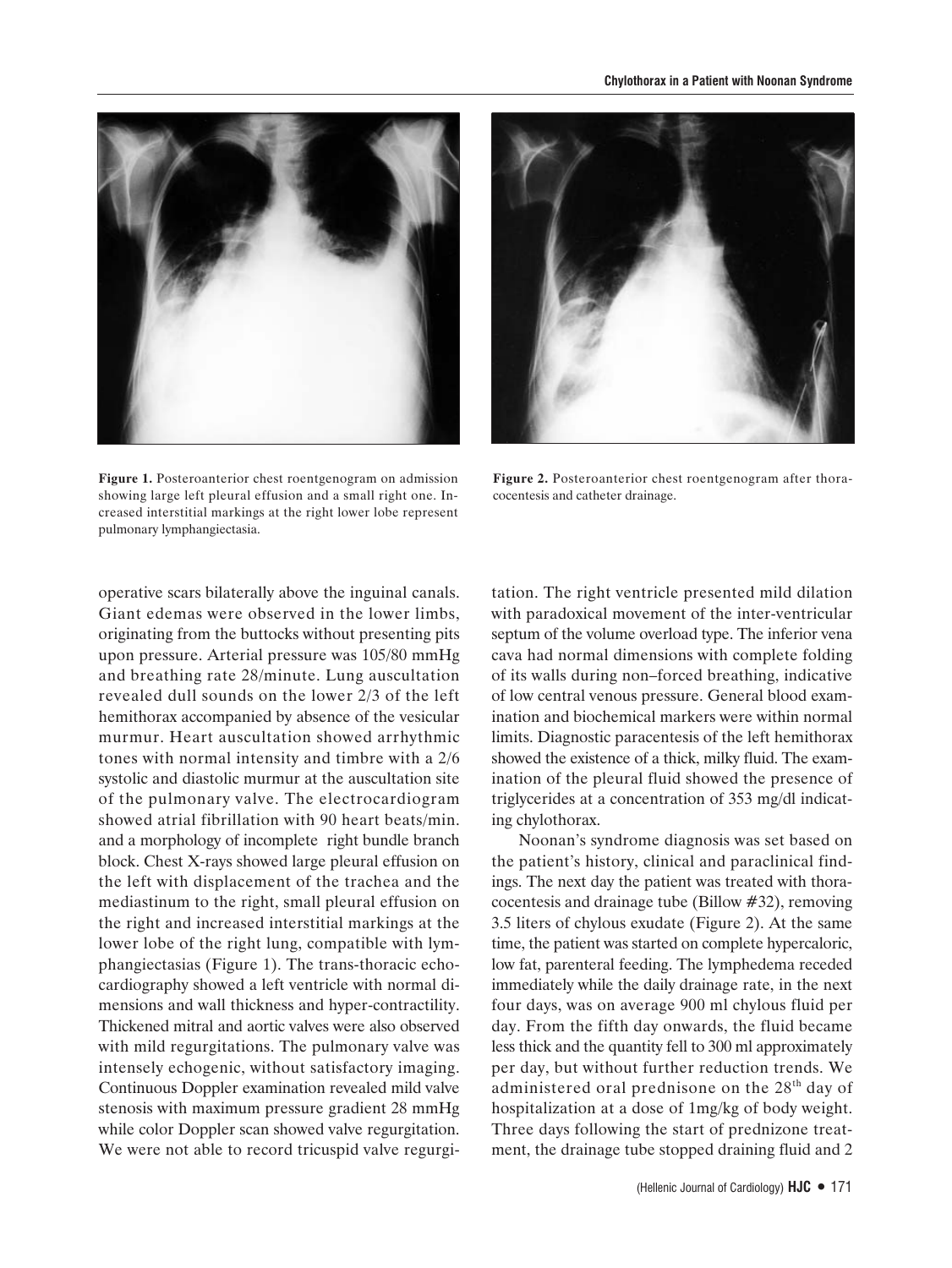

**Figure 3.** Posteroanterior chest roentgenogram showing resolution of significant effusions 8 months after admission to the hospital.

days later it was removed. The patient left the hospital with a low-fat diet and replacement with a pharmaceutical preparation rich in medium chain triglycerides. The prednizone treatment was progressively cut-off within a three month period. Eight months after the beginning of the treatment and while the patient's diet had returned to its previous form, the patient remained asymptomatic, without recurrence of the lymphedema and a small pleural effusion on the left (Figure 3).

## **Discussion**

Noonan syndrome is a relatively common hereditary syndrome that affects both genders equally<sup>1</sup> with characteristic facial features and cardiovascular manifestations, with an incidence of 1 out of 1000 births. In half of the cases it is inherited with the predominant autosomal character while the other half cases regard sporadic incidents<sup>1</sup>. Noonan's syndrome patients present a characteristic image with hypertelorism and big, fixed eyes, large forehead, low position of the ears and of the hair, sternum deformity and bilateral cryptorchism in male patients. Cardiovascular disorders are seen in 50% of cases and congenital pulmonary stenosis, valvular or subvalvular, is the most common one<sup>2</sup>. It is suggested that patients with this disease are always examined for this syndrome. The valve folds are thick and dysplastic

even in the absence of significant stenosis. The majority of patients also manifest thickening of the mitral, the aortic and of the tricuspid valve with mild regurgitations. Other cardiovascular disorders include atrial septal defect (1/3 of patients), ventricular septal defect (10%), patent ductus arteriosus (10%) and hypertrophic cardiomyopathy (30) that may affect both ventricles.

Lymph vessel dysplasia is present in less than 20% of Noonan's syndrome patients<sup>2</sup> and in most cases it is manifested with lymphedema of the dorsal surface of the hands and feet, upon birth, that recedes through the years. Rarely, there is severe extended lymphovascular dysplasia<sup>3</sup>, manifested with chylothorax, chyloperitoneum, lymphedema, subalimentation and lymphopenia, particularly of T-helper lymphocytes<sup>4-9</sup>.

The presence of spontaneous chylothorax in Noonan's syndrome patients is rare and has been described in all age groups<sup>10</sup>. In children and in adult patients it may be asymptomatic or be manifested with dyspnea. Searching in literature, we only encountered 16 such cases, including the present one<sup>3, 11-20</sup>. Chylothorax in Noonan's syndrome patients has been treated from time to time with drainage and repeated thoracocentesis, with prolonged drainage, using a Billow drainage tube, or with the creation of pleuroperitoneal shunt<sup>21</sup>, with reduction of the lymph production with a low-fat diet or complete parenteral feeding, with surgical modification of the lymph drainage through pleurodesis, pleurectomy or ligation of the major thoracic duct<sup>22</sup>. From references in literature, 7 patients responded to a low-fat diet and/or parenteral feeding, two patients died despite the treatment with diet and surgical operation, one responded to steroid treatment, while for the rest of the patients there was no mention of the treatment. Only one of the papers we reviewed tackled the subject of failure of combined dietary and surgical treatment<sup>20</sup>. In this case, prednizone was administered for a period of 3 months without recurrence of the effusion within a period of 8 months. We decided to follow the same strategy, leaving aside surgical treatment due to the low success rates, indicated in previous papers.

Glycocorticoids' effect on the lymph flow is not known. What is known is that endogenous glycocorticoids reduce the quantity of proteins in the tissues, increasing the degradation rate of extra-hepatic proteins. Amino acids that are released constitute a substrate for the increase of hepatic proteinosynthesis<sup>23</sup>. The increase of the plasma's osmotic pressure causes the immediate shift of the fluids from the interstitial